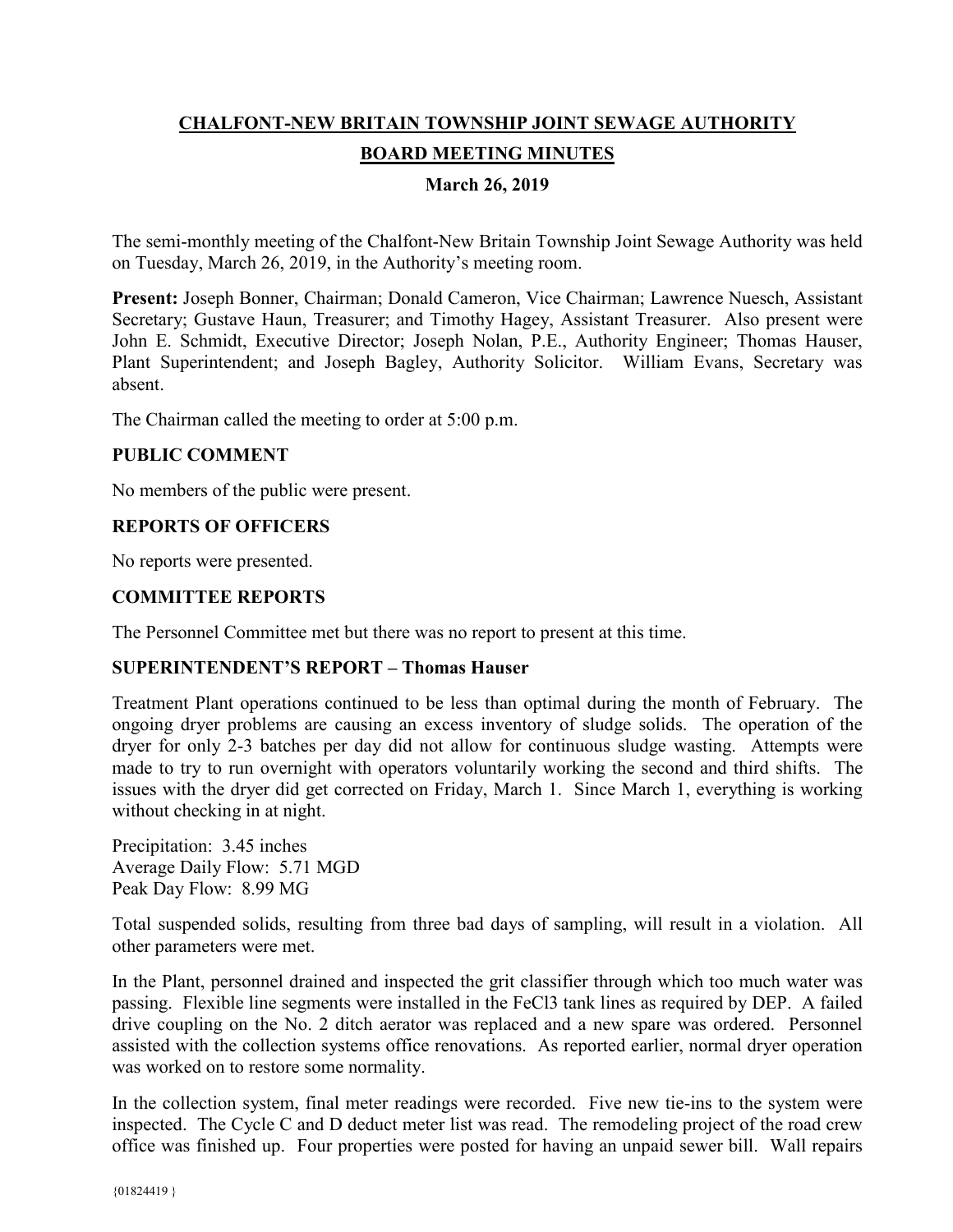were performed in the administration building. Mr. Hauser summarized by stating that most time in February was spent on the dryer.

Mr. Hauser added that one of the thickened sludge pumps was down. As it was being repaired, the other thickened sludge pump went down. He reiterated that they still had stored sludge to get rid of. In response to a question from the Board, Mr. Hauser confirmed that the dryer is still running normally up to the present since March 1. He did not know exactly what was wrong with it, but the malfunctions with it have been corrected without knowing the main, systemic problem.

Mr. Hauser set forth in detail to the Board some of the fixes that were necessary to get the dryer corrected to function normally. He also confirmed that he has notes on everything which has been performed with regard to the dryer recently. Mr. Hauser also discussed attempted fixes which did not address the problems encountered.

# **EXECUTIVE DIRECTOR'S REPORT – John Schmidt**

Mr. Schmidt presented the operations budget to the Board which is the basis for Bucks County Water and Sewer Authority's bill next year. Mr. Schmidt reviewed a few items in the Budget that were tweaked since the last presentation of a proposed budget to the Board including wages, ground maintenance, and medical insurance. Overall, Mr. Schmidt expects the quarterly invoice to the Authority to be up about 2 1/2%.

**MOTION:** It was **MOVED** by Mr. Cameron and **SECONDED** by Mr. Haun to approve the Bucks County Water and Sewer Authority shareable operations expenses for 2019-2020. The Motion was unanimously adopted.

Mr. Schmidt inquired whether there were any changes to the March 12 draft Minutes. None were suggested.

Mr. Schmidt reported that he had distributed a flyer for the PMAA conference in September. One member indicated interest in signing up. Mr. Haun is up for a 20-year award from the PMAA.

Mr. Schmidt reported that a Personnel Committee meeting took place prior to today's public meeting. A meeting between the Chairman of the Personnel Committee and Mr. Schmidt and a union representative will take place in the near future. The Authority's Collective Bargaining Agreement expires at the end of May.

Mr. Schmidt related that the Solicitor sent a letter to the County Solicitor in regards to the letter from the County Agricultural Land Preservation Program that the Authority received in January in regards to a possible easement for the Pump Station No. 4 Project. The Solicitor's letter was mailed on March 22.

A Board member asked a question regarding any necessary increases in the budget in regards to the upcoming new Collective Bargaining Agreement. Mr. Schmidt responded to the question in regard to the Budget that a typical nominal increase in wages is built into the Budget.

## **ENGINEER'S REPORT – Joseph Nolan, P.E.**

Mr. Nolan reported that he is waiting for proper weather to complete the paving contract. He expects that to occur in the next month or so. Following up on the issues with the existing dryer, Mr. Nolan stated that he and Mr. Schmidt had previously met with Gryphon, a dryer manufacturer. The Authority has provided Gryphon with additional information regarding needs. The Authority staff is waiting for the go ahead to visit Pottstown to watch the Gryphon dryer in operation. Mr.